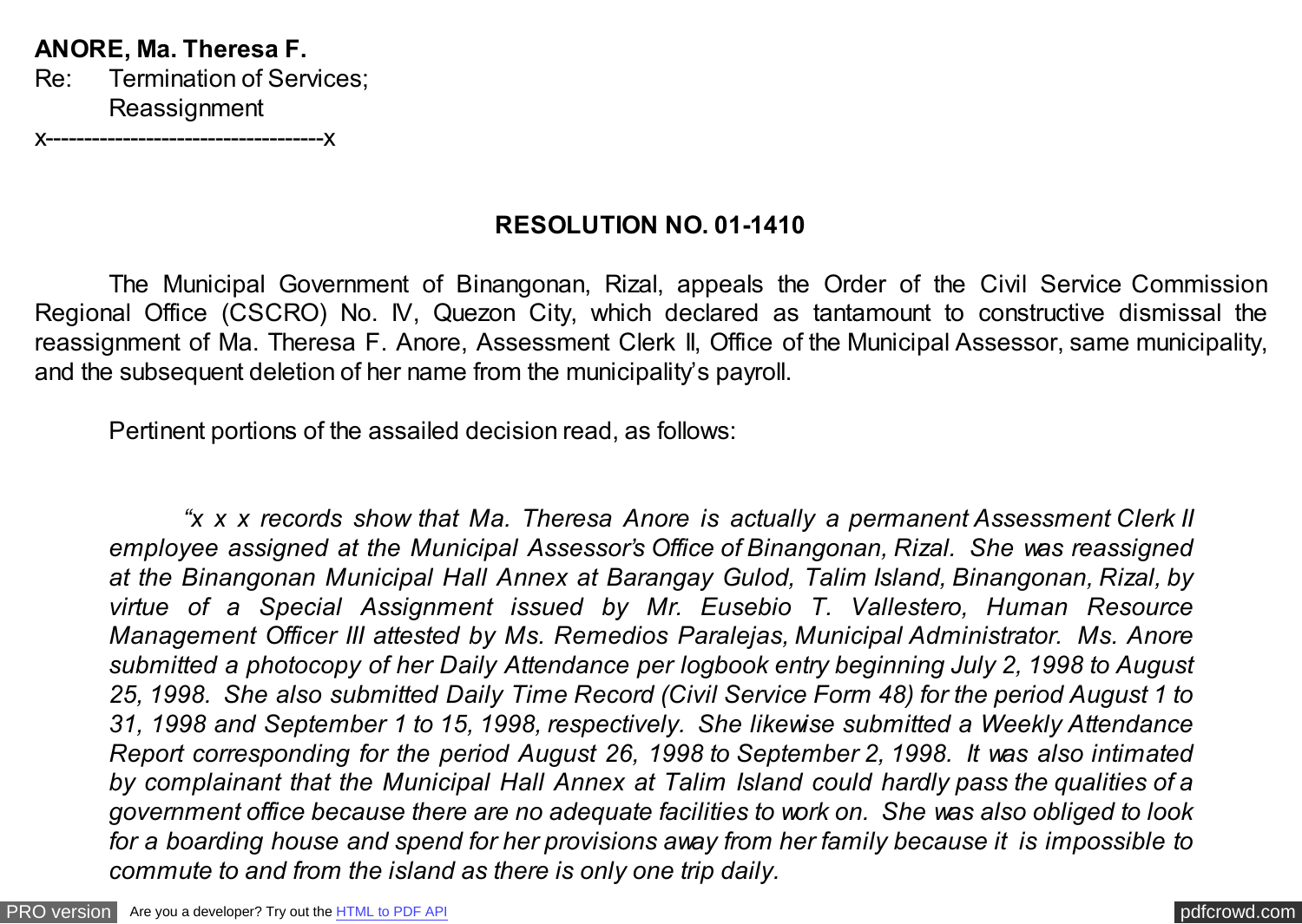*"Complainant submitted, among others, a document showing that as early as May 20, 1998, Binangonan, Rizal Mayor – Elect Cesar Ynares created a turn over committee chaired by Atty. Mendoza and Ms. Remy Paralejas. Under item C, paragraph 1 (a) of the Turn Over Committee, there was really an unequivocal mandate issued by Mayor Ynares, that is, 'All employees to submit courtesy resignation'. x x x.*

*"Another observation noted by this Office is the 'Special Assignment' or reassignment order given to complainant Anore. It was the HRMO III who issued the same; attested to by the Municipal Administrator and a copy was merely furnished the Office of the Mayor. However, no evidence was adduced by respondents' counsel to show that indeed the Municipal Mayor as the local chief executive has given full authority to the HRMO III to make personnel movement such as the reassignment of Mrs. Anore. x x x.*

## *x x x*

*"The Special Assignment issued to Anore became effective on August 26, 1998. There was no piece of evidence adduced by respondents' counsel the affected employee was given the opportunity to be heard. Considering that the Binangonan Municipal Hall Annex is located in an island, it is understood that the reassignment order will cause an economic dislocation on the employee concerned. Towards this end, there was no evidence to show that Anore, prior to her reassignment, was given the benefits due her as a reassigned employee pursuant to Section 341 and 342, Volume I of the Government Accounting and Auditing Manual x x x.*

[PRO version](http://pdfcrowd.com/customize/) Are you a developer? Try out th[e HTML to PDF API](http://pdfcrowd.com/html-to-pdf-api/?ref=pdf) contract the community of the HTML to PDF API [pdfcrowd.com](http://pdfcrowd.com) *"Not even respondents allegations that complainant did not give the administration the chance to prove her worth and value as an employee even for once at Gulod (meaning the Municipal Hall Annex) can be a valid defense. In the first place, the HRMO III ought to understand that it is indeed impossible for Anore to comply because she has not yet received her two months salary. We are presently experiencing economic difficulties, an almost hand to mouth existence, the absence of even a months salary would spell out a great economic dislocation. The HRMO, therefore, has no right to demand nor expect that his Order be followed without first causing the*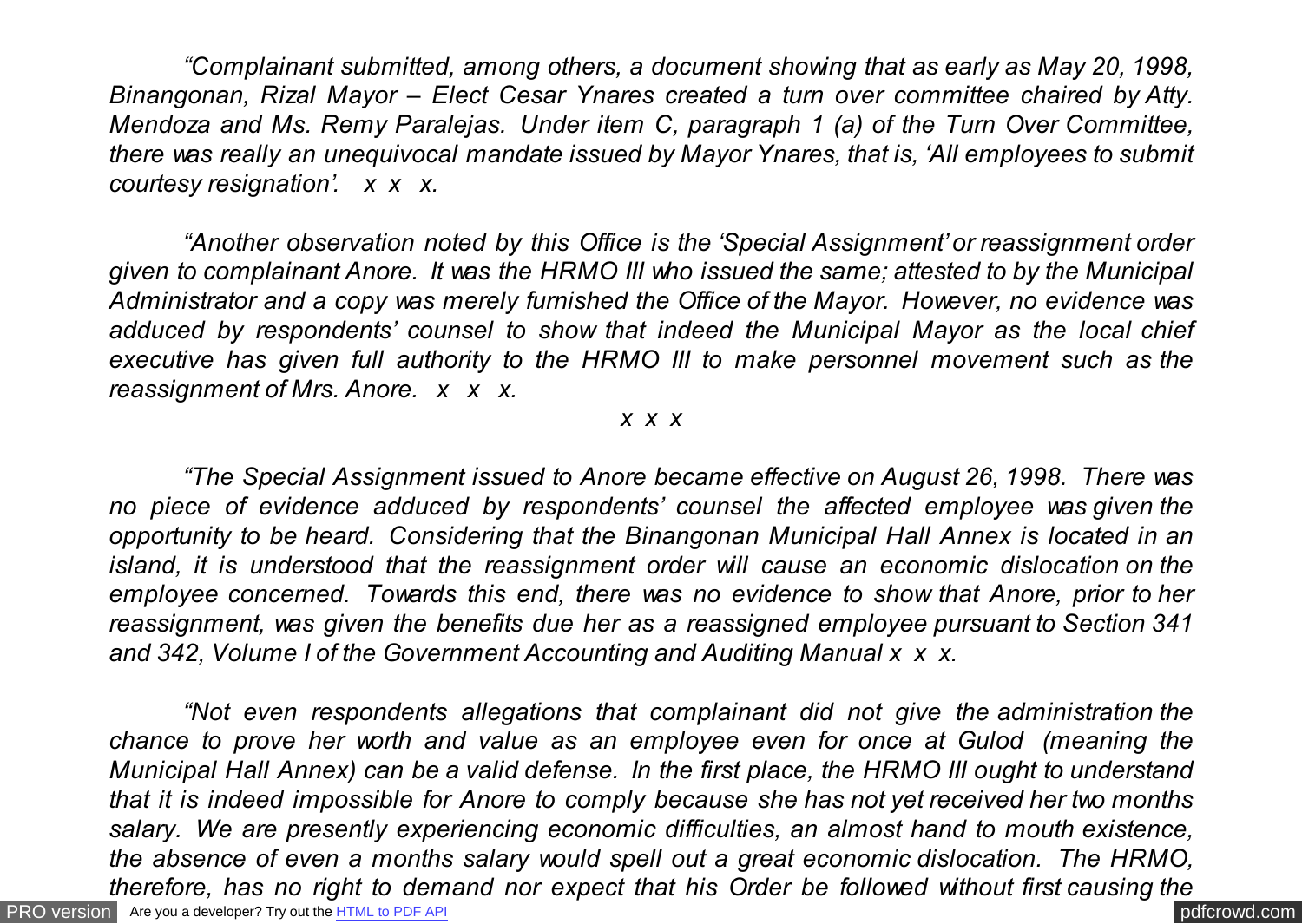*release of complainant's two months salary.*

*"Lastly, if indeed it were true that Anore has not been reporting for work for quite sometime, respondents nor counsel failed to adduce any piece of evidence to show that Anore was notified of her absence and that her failure to report back to work could mean her dropping from the rolls. Such would have been the proper procedure undertaken by the HRMO which was not present in the case at bar. All these, taken together could only mean that complainant was indeed constructively terminated from the service without just cause.*

*therefore, has no right to demand nor expect that his Order be followed without first causing the*

## *x x x*

*"WHEREFORE, from the foregoing, this Office finds merit on the complaint of Maria Theresa Anore for illegal termination and hereby resolves to Order her immediately reinstatement including payment of back salaries and all benefits due her from July 1998 up to her actual reinstatement. The Municipal Mayor is likewise directed to provide better working conditions and afford adequate economic assistance and benefits to all displaced municipal employees of Binangonan, Rizal Municipal Hall Annex, Barangay Gulod, Talim Islands. The Head, Civil Service Field Office – Rizal is likewise directed to look in the implementation of this Order and inform this Office of the extent of its compliance fifteen (15) days from receipt hereof."*

 The records show that many employees of the Municipality of Binangonan tendered their courtesy resignations immediately after Cesar Ynares assumed office as elected Mayor of Binangonan. Anore did not tender her courtesy resignation. Pursuant to a Special Assignment Order dated August 25, 1998 and signed by Eusebio T. Vallestero, Human Resource Management Officer III, same municipality, Anore was reassigned from the Municipal Hall of Binangonan to the Municipal Hall Annex at Barangay Gulod, Talim Islands, Rizal. Although Talim Islands is more than 15 kilometers away from Anore's former station, she was not provided with transportation fare, neither was she given any allowance. On account of the alleged failure of Anore to report to her new assignment, she was dropped from the payroll of the municipality. Anore appealed her dropping from the rolls with CSCRO No. IV, which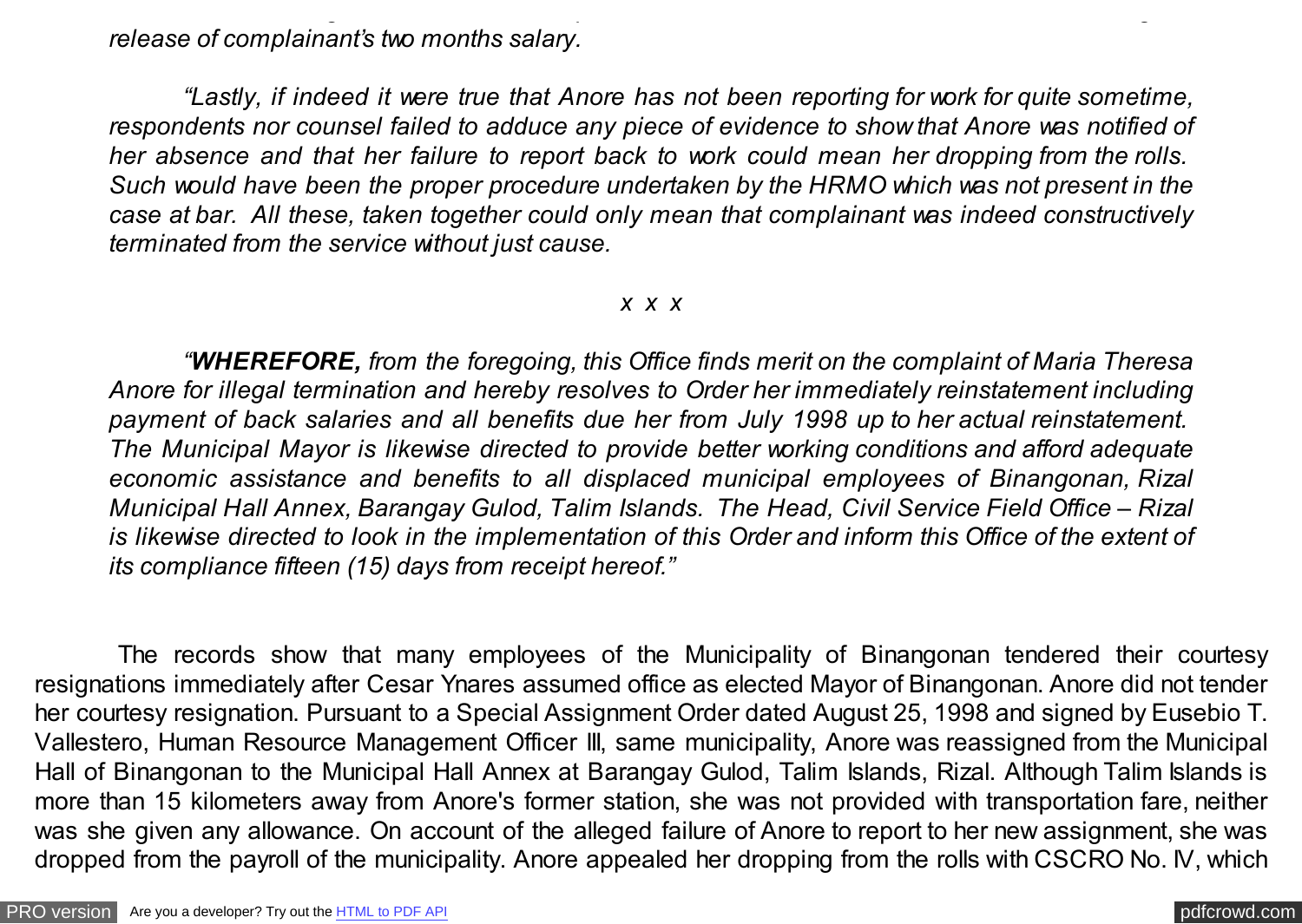declared that the Special Assignment Order issued by Vallestero is tantamount to dismissal.

Hence, the instant appeal, the pertinent portions of which read, as follows:

*"It is very clear that nothing in the same complaint which says that complainant was illegally dismissed but the complaint-affidavit only says that she was reassigned to another work place which she perceived as a measure to oust her from the service. The complaint is only concentrated on her protest from being assigned to the Municipal Hall Annex and not her dismissal from the service. This is so because her complaint-affidavit was filed even before she was terminated from the service. Besides, a detail, reassignment, promotion, demotion, etc., is a management prerogative specially given by law to employers as an absolute right with regard to the management and operation of the office.*

## *x x x*

*"It is premature for the Civil Service Commission Regional Office No. IV to deal with the dismissal of the complaint by advancing a theory that she was constructively dismissed because complainant-appellee did not even present a document or evidence in this matter. Even in her Formal Offer of Evidence, she failed to present an evidence that she was dismissed from the service. It cannot be concluded that complainant-appellee was constructively dismissed because instead of resigning, she failed or refuse to report for work which constrained respondents to drop her from the roll.*

*"In constructive dismissal, an employee must first quit his post before he can sue for illegal dismissal as stated in the case of Del Rio vs. Bonilla, Oct. 27, 1975 and Phil. Japan Active Corp., et. al. vs. NLRC, March 8, 1989:*

*`An employee who quits his work because of the employer's unreasonable, humiliating or demeaning actuations which render continued work impossible is deemed to have been illegally dismissed.*

[PRO version](http://pdfcrowd.com/customize/) Are you a developer? Try out th[e HTML to PDF API](http://pdfcrowd.com/html-to-pdf-api/?ref=pdf) [pdfcrowd.com](http://pdfcrowd.com)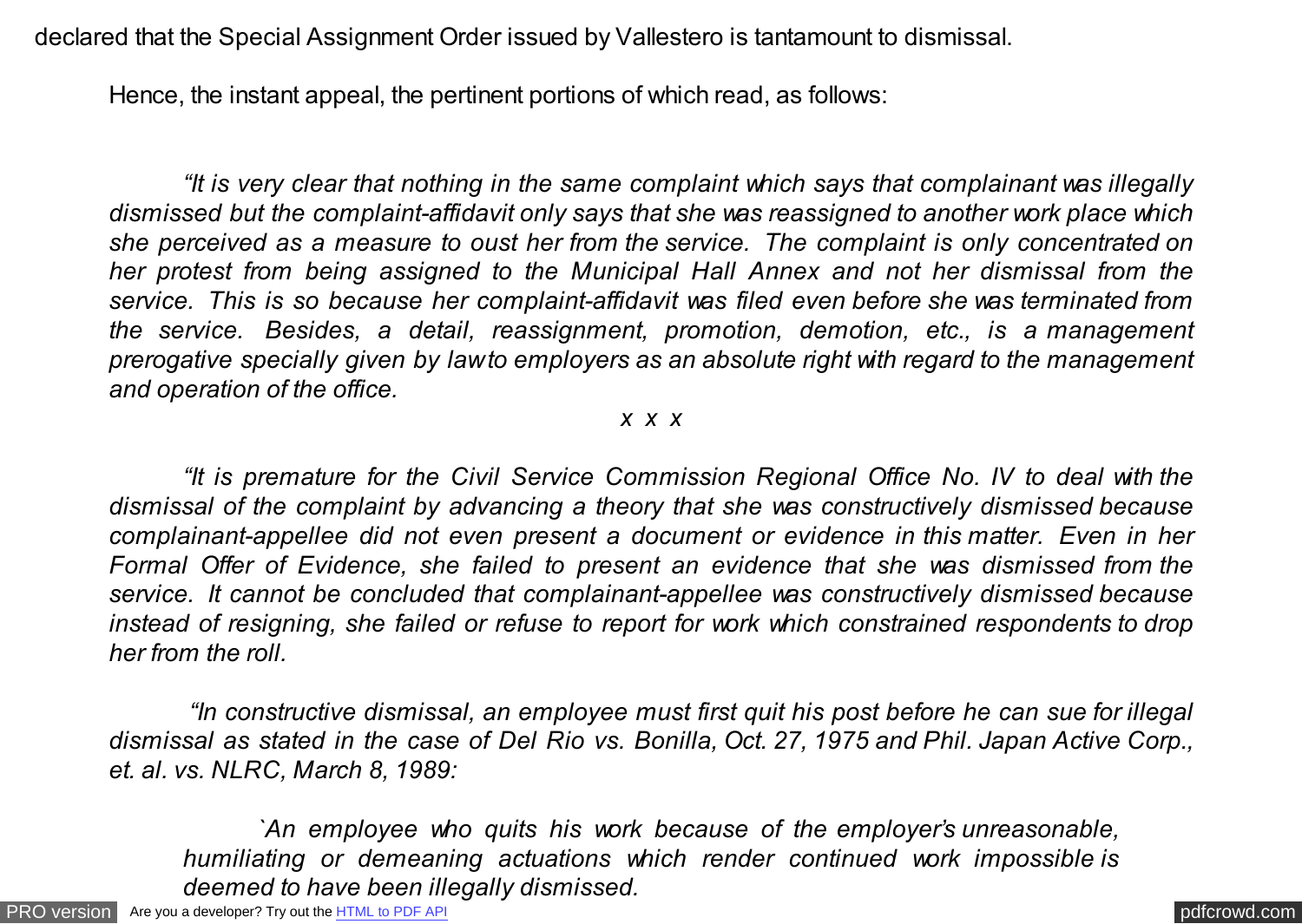*`Constructive discharge is a quitting because continued employment is rendered impossible, unreasonable or unlikely.'"*

The issues to be resolved in this appeal are, as follows:

*deemed to have been illegally dismissed.*

- 1. Whether the Special Assignment Order issued by Vallestero reassigning Anore from the Municipal Hall of Binangonan to the Municipal Hall Annex at Barangay Gulod, Talim Island, is legal;
- 2. Whether Anore was constructively removed from the service.

**Rule III, Section 6 of CSC Memorandum Circular No. 40, series of 1998, dated December 14, 1998**, provides:

*"Section 6. Other Personnel Movements. The following personnel movements which will not require issuance of an appointment shall nevertheless require an office order by duly authorized official:*

*`a. Reassignment – Movement of an employee from one organizational unit to another in the same department or agency which does not involve reduction in rank, status or salary. If reassignment is without the consent of the employee being reassigned it shall be allowed only for a maximum period of one year. Reassignment is presumed to be regular and made in the interest of public service unless proven otherwise or it constitute constructive dismissal.'*

*x x x*

*"No reassignment shall be undertaken if done indiscriminately or whimsically because the*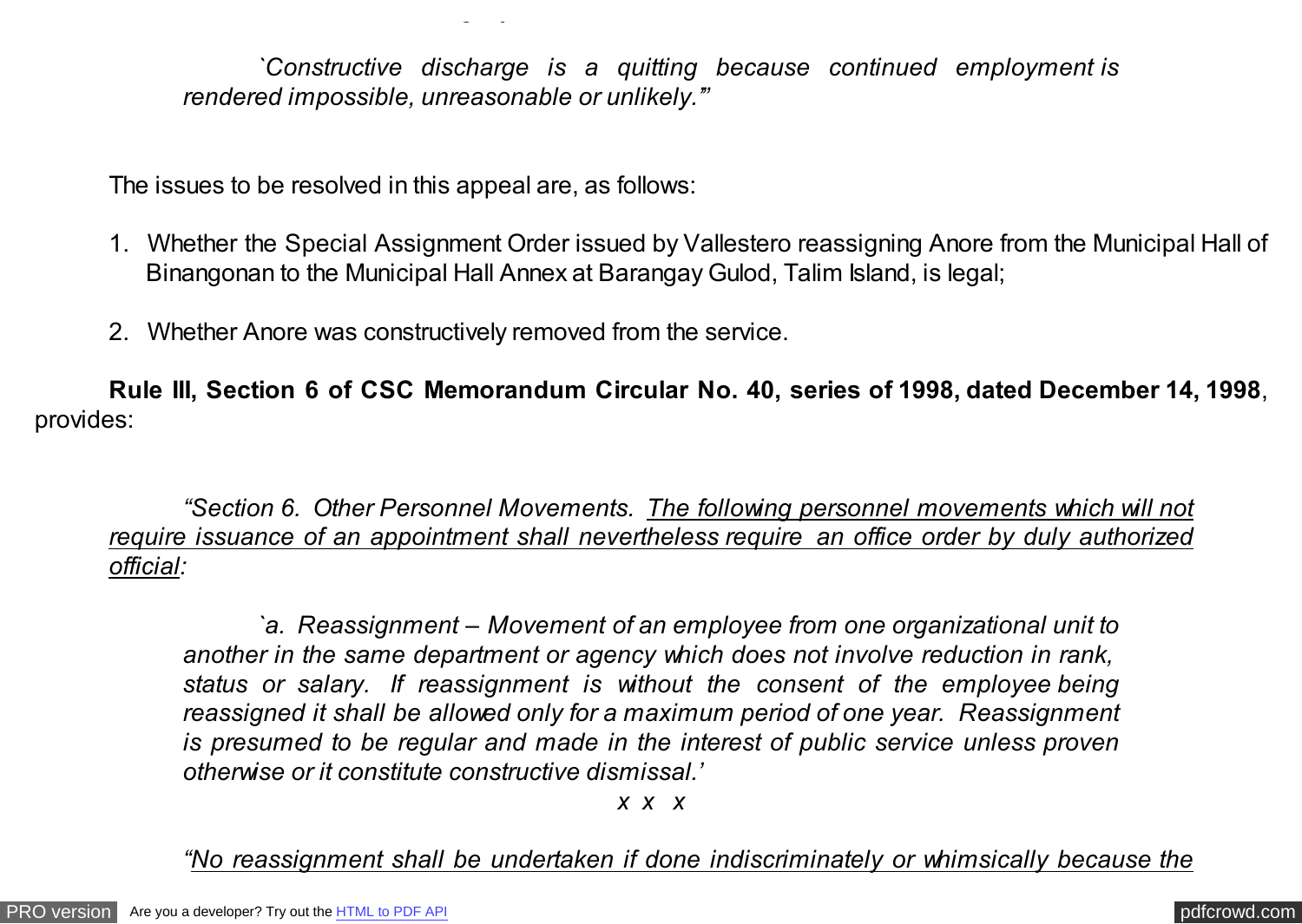*law is not intended as a convenient shield for the appointing/disciplining authority to harass or oppress a subordinate on the pretext of advancing and promoting public interest.*

*"Reassignment of small salaried employees is not permissible if it causes significant financial dislocation."* (Emphasis supplied)

It is explicit from the aforementioned rule that reassignment, to be valid, requires an office order issued by a duly authorized official, i. e., the appointing authority. It must be underscored that the authority to reassign personnel is inherent in the exercise of the appointing authority's power to appoint. Hence, unless the appointing authority delegates to other officials the power to transfer or reassign personnel, a transfer or reassignment order issued without his authority is unauthorized, hence, illegal.

In the instant case, it appears that Vallestero's Special Assignment Order was issued without the approval of Mayor Ynares. Apparently, Vallestero took it upon himself to issue an order reassigning Anore, thereby usurping the powers of the Municipal Mayor. Vallestero's action is contemptible and should be dealt with accordingly.

It must also be underscored that reassignment of lowly salaried employees is abhorred especially if it causes significant financial dislocation. In other words, *"the protection against invalid transfer is especially needed by lower ranking employees. The Court emphasized this need when it ruled that if officials in the unclassified service, presidential appointees, men who in the government set-up occupy positions in the higher echelon should be entitled to security of tenure, unquestionable a lesser solicitude cannot be meant for the little men, that great mass of Common underprivileged employees - thousand there are of them in the lower bracket, who generally are without connections and who pin their hopes of advancement on the merit system instituted by our civil service law"* **(Transfers and Assignments in the Civil Service : SCRA Annotations 31 SCRA 701 ; citing Alzate vs. Mabutas, 51 O.G. 2452).**

[PRO version](http://pdfcrowd.com/customize/) Are you a developer? Try out th[e HTML to PDF API](http://pdfcrowd.com/html-to-pdf-api/?ref=pdf) pdf crowd.com Anore, a lowly salaried employee, was reassigned to an isolated island 15 kilometers away from her original place of assignment. She has to travel by boat with only one trip a day to report to her new place of assignment in an office without any facilities, except its bare structure. Worse, the municipality did not provide her with transportation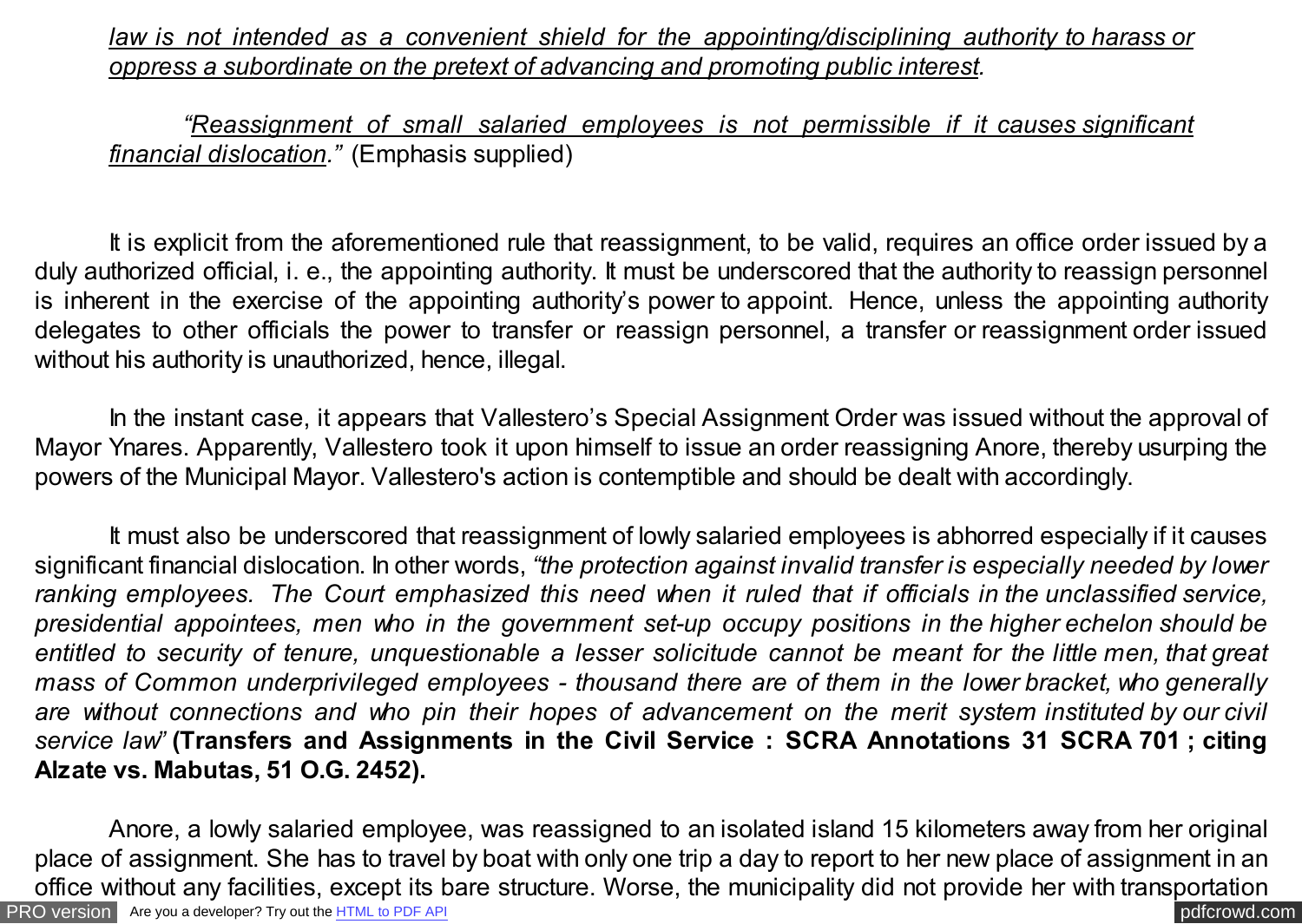allowance. She was forced to be separated from her family, look for a boarding house where she can stay while in the island, and spend for her board and lodging. The circumstances surrounding Anore's reassignment is exactly the kind of reassignment that is being frowned upon by law.

office with any facilities, except its bare structure. Worse, the municipality did not provide her with transportation  $\mu$ 

 On the second issue, the Commission finds no merit in appellant's contention that an employee must first quit his work before he can be considered constructively removed from office. To reiterate, *"there is constructive removal from office when the facts disclosed that the transfer or reassignment is resorted to as a scheme to lure the employee away from his permanent position, such attitude is improper, as it would in effect result in the circumvention of the prohibition which safeguards the tenure of office of those who are in the civil service"* **(Cruz vs. Navarro, 66 SCRA 79).**

In sum, the Commission finds that Anore's reassignment was part of the scheme to systematically lure her away from her permanent position, a constructive dismissal from the service.

 **WHEREFORE,** the instant appeal of the Municipality of Binangonan, Rizal, is hereby **DISMISSED.** Accordingly, the appealed Order of the Civil Service Commission Regional Office No. IV is affirmed.

 CSCRO No. IV and the Head, Civil Service Commission Field Office – Rizal, are hereby directed to monitor the implementation of this Resolution and institute appropriate administrative action against Eusebio Vallestero, Human Resource Management Officer III, Municipality of Binangonan, Rizal, if necessary.

Quezon City, **August 20, 2001**

 (Signed)  **JOSE F. ERESTAIN, JR.** Commissioner